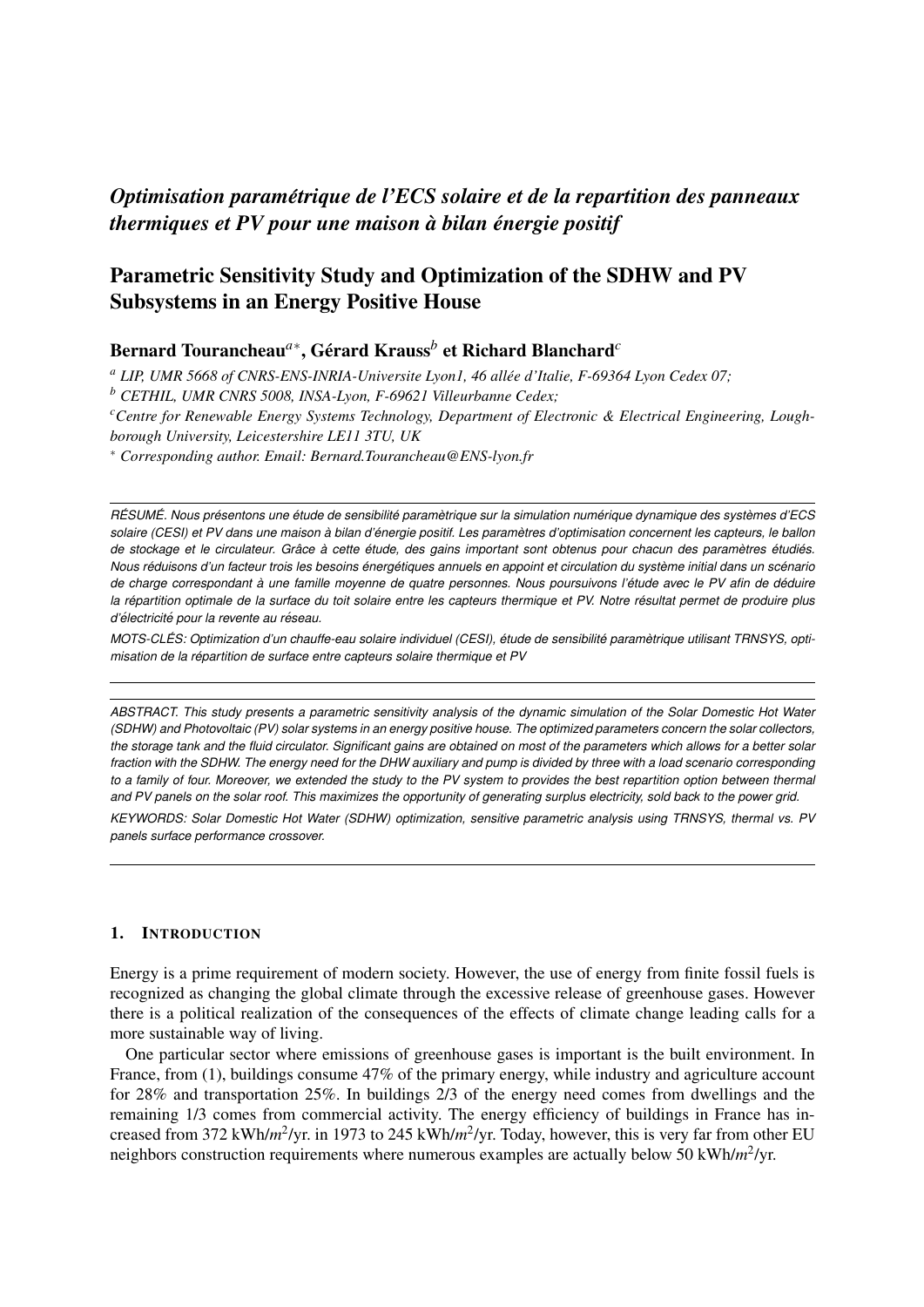From these facts, the importance of setting energy efficient construction trends as well as methodologies to be able to model precisely building energy consumption is vital. In this work our aim was to use a dynamic numerical simulation software to reduce by design a house energy consumption. This is obtain by a sensitivity analysis on the solar domestic hot water (SDHW) of the so called Ener+ house. We thus carefully optimize the SDHW system parameters. With these settings, we deduce the best repartition between thermal and PV panels for the target house solar roof.

In the following, we present our operational hypothesis. Then, the sensitivity analysis of the SDHW subsystem is described. From that optimized design, called OptEner+, the PV production system is rationalized and an optimized repartition between thermal and PV collector areas is proposed.

## 2. RELATED WORK

Efficient energy housing Following the Swiss and German regulations, more than 20 efforts referenced in (2) propose normative projects or norms or guidelines. They are usually quantified by an energy consumption metric threshold in kWh/m<sup>2</sup>/yr., see Table i, called Cep in France<sup>1</sup>, beneath which a given label is accorded.

*Table i : Tentative comparison of the labels for raw energy maximum consumption including heating, cooling, ventilation and DHW in buildings. As the parameters, the objectives and surfaces computations differ from country to country, these numbers should not be compared directly.*

| Label                         | Cep $(kWh/m^2yr)$                     |
|-------------------------------|---------------------------------------|
| Average france                | 245                                   |
| RT2005                        | 130 (250 if all-electricity based)    |
| Minergie www.minergie.ch      | 42 (80 for rebuild)                   |
| Effinergie www.effinergie.org | 30-50 (depending on geo-localization) |
| PassivHaus www.passiv.de      | 15 (40 with DHW inclusion)            |

Simulation tools In energy simulation of buildings most of the physical processes are modeled with a set of algebraic equations, mostly non-linear, differential and integral (3). Several tools, referenced in (2), exist which solve these equations with different methods. The dynamic simulation systems are the more precise because they solve equations iteratively over time with a given time-step. Such a wellknown system is TRNSYS<sup>2</sup> from University of Wisconsin or Comfie/Pleiade<sup>3</sup> from Ecole des Mines. For instance, a global model of a Zero Net Energy Home was design with TRNSYS in (4).

SDHW and PV system numerical simulation The basis of SDHW numerical simulation is described in (5; 6). In (7), TRNSYS is used to determine the impact on performance of orientation and inclination on PV panels for Ireland. (8) also describes TRNSYS simulation of SDHW systems for the tank sizing and panel positioning in order to get the best Return on Investment (RoI) depending on electricity tariff in Brazil. In (9; 10; 11), hybrid solar PV+thermal (PVT) collectors with thermal exchanger on their back are modeled numerically. This shows that the PV production is increased because of the lower collector temperature and thus solar fraction captured per  $m^2$  is improved. In (12), a geothermal heat pump and solar thermal collectors coupling is simulated using TRNSYS. Thanks to the solar collectors, the system provides heating, cooling and DHW with only a very small thermal depletion of the soil around the bore-hole heat exchanger. Similarly to our work but with PVT, (13) study the combination of PVT panels with a ground coupled HVAC within a TRNSYS model. With 25m<sup>3</sup> PVT roof, the system covers all the target Dutch house DWH needs and nearly all its electricity. This corroborates our results. In (14), the SDHW system is coupled with pellet heating systems in TRNSYS models to

<sup>&</sup>lt;sup>1</sup>See French Reglementation Thermique (RT) established by CSTB www.cstb.fr

<sup>2</sup>Transient Systems Simulation Program: sel.me.wisc.edu/trnsys.

<sup>3</sup>www.izuba.fr from Bruno Peuportier's work.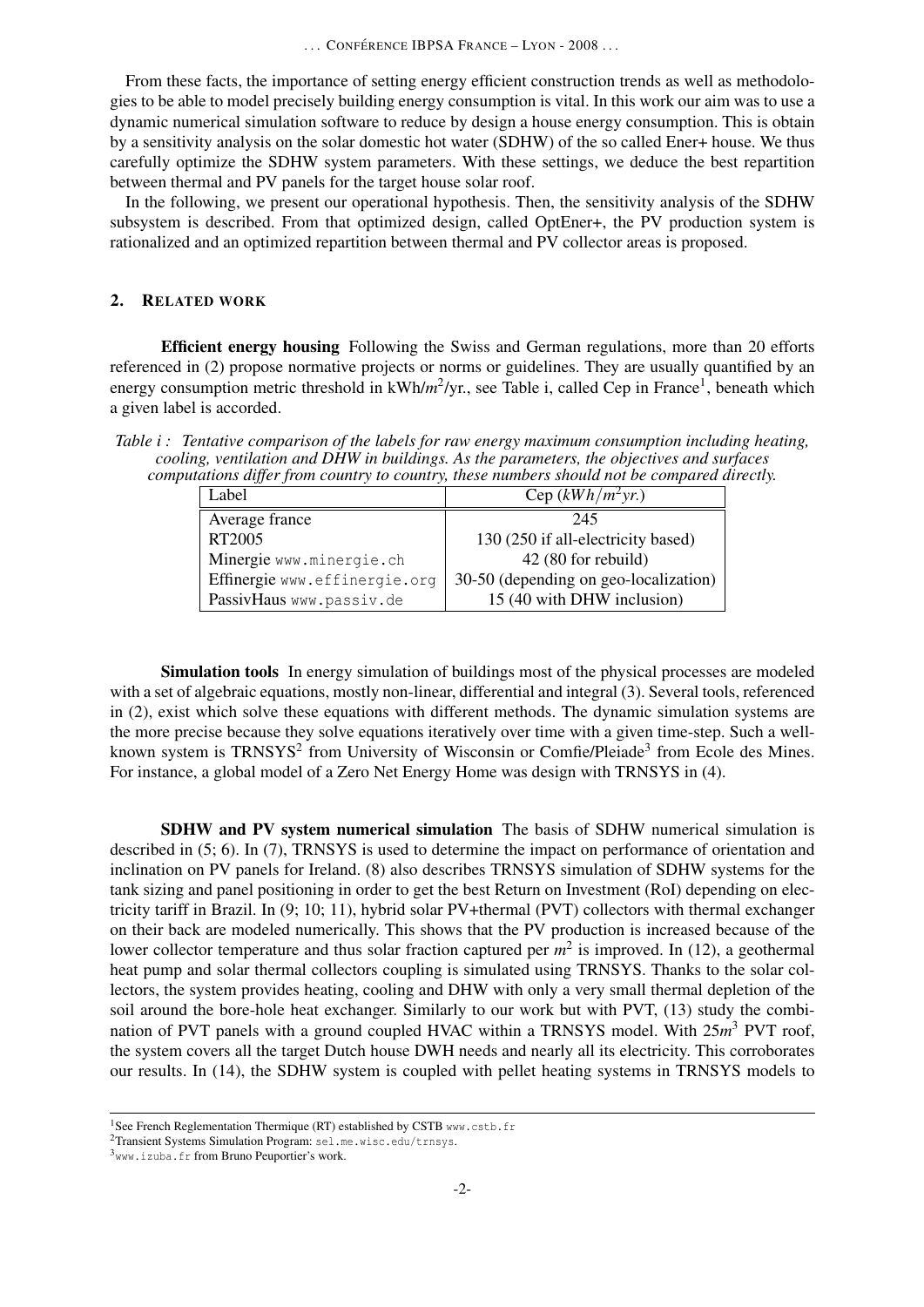investigate burners' parameters. In the context of ZNEH, (15) shows that the production of DHW with solar thermal collectors and an electric auxiliary backup, possibly from PV, is the best solution against three other alternatives. The results leads to zero net energy need from the grid with  $4.5m<sup>2</sup>$  of thermal and  $2m^2$  of PV in the Los Angeles climate and  $12 + 5.2m^2$  in Montreal. This system is similar to ours but at a different latitude, our results, in between, fits well with the analysis. For a SDHW system, the tank volume and stratification phenomena simulation was described in (16), (17). The tank influences the overall quality of a SDHW system because its storage effect absorbs variations and its stratification can help increase the efficiency of the thermal exchange with the solar source by providing relatively cold bottom temperature, while the top part still provide DHW at the required temperature. In a recent PhD (18), the optimization of heat exchanges in a stratified tank, is described with a fluid dynamic tool showing the water convection nodes for multiple inlets and different types of jet brakers. These brake the jets and help to keep the stratification of the tank while the inlet water temperature governs the best inlet level choice. Several studies about low-flow solar tanks (19; 16) and stratification fluid dynamics (18) also promote the usage of such stratification keepers like double skin, multiple inlet and jet-braker tanks. We followed these results by using a stratified tank model with 15 layers. The literature (18; 16; 19; 20) describe low flow studies in SDHW. This explains that even if the heat transport rate is lower, the heat exchange may be better due to better ∆*T* and less mixing in the tank. Optimally, the flow rate should be adjusted to the  $\Delta T$  in order to choose high values when the  $\Delta T$  is high and low value when it is low. We took these work into account in our model.

The Energy Positive House Ener+ The energy positive house Ener+ project<sup>1</sup> described technicaly in (21), aims to design a family size house, represented in Figure i, connected to the electricity grid that will produce enough energy to meet at least its own consumption<sup>2</sup>. A complete numeric model of the target house was set up in TRNSYS with 14 temperature zones in the Type56 description (22). Several scenario were ran for a location in Lyon-France where the climate is temperate and sunny<sup>3</sup>. The weather data input were from Typical Meteorological Year statistical hourly values.



*Figure i : The Ener+ house small scale model.*

The comfort temperature target was fixed at  $19^{\circ}$ C with a maximum of 40 hours per year above  $28^{\circ}$ C. This is obtained thanks to an efficient double-flows ventilation systems coupled to an underground pipe that damped the input air temperature, a greenhouse and a reversible heat  $\text{pump}^4$ . The ventilation control allows for hyper ventilation and enables the air flow through the underground pipe and the greenhouse. The overall resulting building has a very small raw heating need of 13*kW h*/*m* <sup>25</sup> per year which satisfy most of the existing energy labels.

<sup>&</sup>lt;sup>1</sup>Between Centre de Genie Electrique de Lyon - Ampere (CEGELY), UMR 5005 and Centre de Thermique de Lyon (CETHIL), UMR 5008. <sup>2</sup>The Ener+ house is a 191 $m<sup>2</sup>$  affordable property suitable for four-five persons, compact, south facing with a greenhouse and adjustable external window blinds. The greenhouse is covered by PV and thermal solar collectors at the desired inclination. The external envelope insulation is 0.3m thick with  $U = 0.13Wm^{-2}K^{-1}$ .

<sup>&</sup>lt;sup>3</sup> Average annual temperature around  $11^{\circ}$ *C* with 2,000 hours of sunshine, 201m above sea level.

<sup>&</sup>lt;sup>4</sup>The heat pump is geothermal water/water ground source with a 90 meter vertical bore-hole for a net efficiency of 320%. It is coupled to the low temperature floor exchanger through an heat storage tank.

 $55kWh/m^2$  consumption with the heat pump.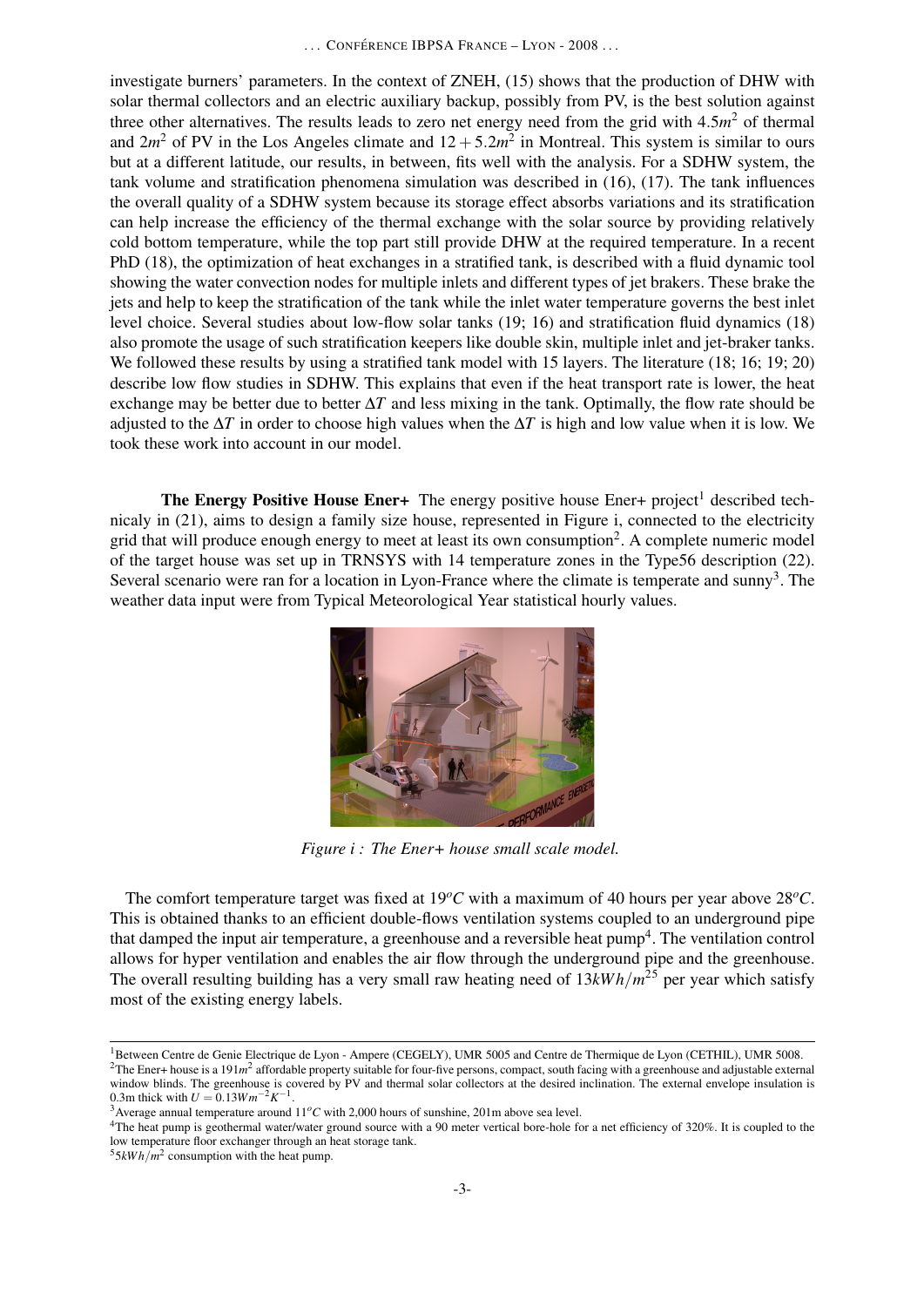... CONFÉRENCE IBPSA FRANCE – LYON - 2008 ...

| Category   | Raw need | $\%$ | Heat pump + SDHW | $\%$ |
|------------|----------|------|------------------|------|
|            | kWh      |      | kWh              |      |
| Heating    | 2520     | 26   | 921              | 20   |
| Venting    | 1239     | 13   | 1239             | 26   |
| <b>DHW</b> | 3665     | 38   | 663              | 14   |
| Sp. elect. | 2120     | 22   | 2120             | 40   |
| Total      | 9544     |      | 4943             |      |
| Per $m^2$  | 50       |      | 26               |      |

*Table ii : Ener+ house yearly energy consumption repartition.*

The energy needs of the Ener+ house are presented in Table ii. Within the model, the specific electricity needs, the heat contribution of the family scenario and appliances dissipations are also taken into account. Thanks to 52m<sup>2</sup> of PV collectors producing 7099 kWh/year, the resulting Ener+ model showed a net production of 2156 kWh per year.

### 3. ENVIRONMENTAL AND OPERATIONAL CONDITIONS

TRNSYS was used to model the SDHW system with solar collector panels (Type 1b) and a stratified water tank (Type4c), see Figure ii which gives a schematic description of the main components involved. The time step of the simulation was set to 0.5 hours following the work of  $(21; 22)$  in the same context.

The daily DWH load follows the scheduled pattern averaging the EU behavior described in (21). This represents 200 liters consumption for a 4 person family is implemented thanks to a TRNSYS Type14 component.



*Figure ii : The main components involved in our SDHW model in the TRNSYS simulation software.*

The consumption pattern consists of 2 peaks of approximately 100 liters each, one in the morning and one in the evening. The dish washer and washing machine are one of the main specific electricity need of a house, between 255 and 485 kWh/y for a 4 persons family (23), depending on the efficiency of the devices. Most of this power consists of water heating. This hot water consumption was added to the DHW load by adding 16 liters of hot water at the set-point  $45^{\circ}$ C in the evenings. This covers the average hot water washing need<sup>1</sup> and enables a subtraction of 235 kWh on the specific electricity need of the house by adding the corresponding load on the SDHW.

## 4. SOLAR DHW OPTIMIZATION

This research tries to minimize the sum of the auxiliary water heating energy and the pump energy that circulates the water in the collectors :  $f_{obj} = min(Q_{aux} + Q_{pump})$ . For sake of clarity the parametric

<sup>1</sup>See www.eaudeparis.fr.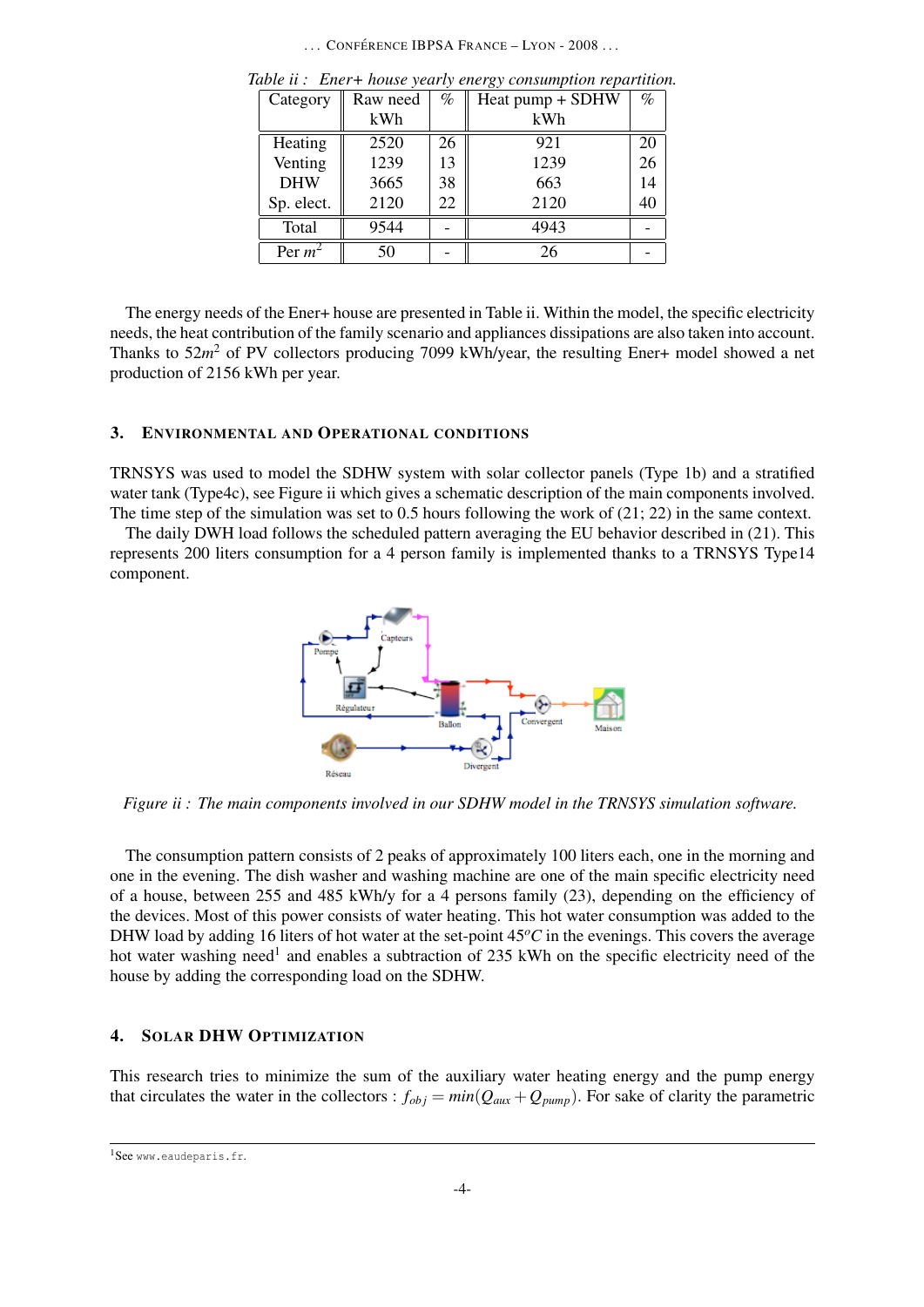optimization is presented in Table iii as if parameters were optimized one after the others although the real scheduling of the parametric optimization is much more complex.

The experimental initial global approach on the whole model was using a software tool $<sup>1</sup>$  in order to</sup> build an experience plan which reduces the parameters matrix and provides estimations of each parameter's influence.

With the reduced parameters set of our study and the already optimized initial solution we built our parameter surface study by hand, following Taguchi's method and taking into account the underlaying physics and the parameters' reasonable practical bounds for such an individual house. This results in a reduced experimental plan matrix where each parameters was varied first with large steps between its limits to try to avoid the local minima effects. On its variation ranges, all the parameters showed monotonous or parabolic-shaped responses. For the parabolic responses parameters, we then explored their coupling with others by varying them back and forth around the minimal value of the objective function. This was scheduled by decreasing order of their influence and from several initial solutions. As the solutions became better the influence order of the parameters became unclear since the variation scale was also adjusted to the precision reached. In the end, the finer grain matrix exploration was almost complete and the best values result in the Table iii solution. Notice that we did not succeed to get a better result with the TRNOpt sophisticated optimization tool.

| Table in . - Gains for cach parameters optimization. |                                    |           |            |  |
|------------------------------------------------------|------------------------------------|-----------|------------|--|
| Parameter                                            | Variation                          | $Q_{aux}$ | $Q_{pump}$ |  |
|                                                      |                                    | kWh       | kWh        |  |
|                                                      | $Ener + \rightarrow OptEner +$     | 652       | 59         |  |
| Temp. set point                                      | $60 \rightarrow 46^{\circ}C$       | 536       | 60         |  |
| Collector area                                       | $7.5 \rightarrow 10 \, m^2$        | 369       | 55         |  |
| Tank volume                                          | $0.45 \rightarrow 1.1 m^3$         | 292       | 60         |  |
| Pump low Flow                                        | $40 \rightarrow 7 \frac{kg}{m^2h}$ | 221       | 74         |  |
| Pump power                                           | $240 \rightarrow 60W$              | 221       | 18         |  |
| Tank's height                                        | $1.5 \rightarrow 1.2m$             | 220       | 19         |  |
| Control dead band                                    | $210 \rightarrow 27^{\circ}C$      | 219       | 19         |  |
| Collector slope                                      | $45 \rightarrow 56^{\circ}$        | 199       | 19         |  |

*Table iii : Gains for each parameters optimization.*

Set point temperature The temperature  $45^{\circ}$ C determines the set-point parameter of the DHW tank <sup>2</sup> In order to have a "stationary regime" simulation the tank is initially set at *T*<sup>tank</sup><sub>set−point</sub> for its upper half and 15°C for its lower half. Clearly, this parameter has a major impact because it dictates the quantity of energy stored in the system. Our attention was to keep the DHW  $T_{outlet}^{tank}$  above  $45^{\circ}C$  most of the time, as this was controlled during the tests. Due to the dead-band, during the winter, a few half an hour measurements on the water-out temperature went down to 43<sup>o</sup>*C* in the simulations, but this is rare and thus acceptable.

**Collector area** In the Ener+ model, the collectors are provided by slices of  $2.5m^2$  because of the targeted solar product.

In this system, the first 2 slices 5.0*m*<sup>2</sup> provide approximately 1*MWh* of the energy each. Then the gain per slice decreases roughly by a factor 2 for each new slice, see Tabletotalthermal. The asymptote is almost reached by  $20m^2$ . After  $10m^2$ , the efficiency of the added slice is less than 4%, we therefore ran the model only up to  $10m^2$  collectors.

<sup>1</sup>NemrodW from LPRAI Inc. www.nemrodw.com.

<sup>&</sup>lt;sup>2</sup>For sanitary reasons, periods with water above 65<sup>o</sup>C are recommended and we assume that micro-filtering or UV-light systems are used during the winter time period as proposed in (18). Moreover, a high temperature set point increases the precipitation of dissolved minerals.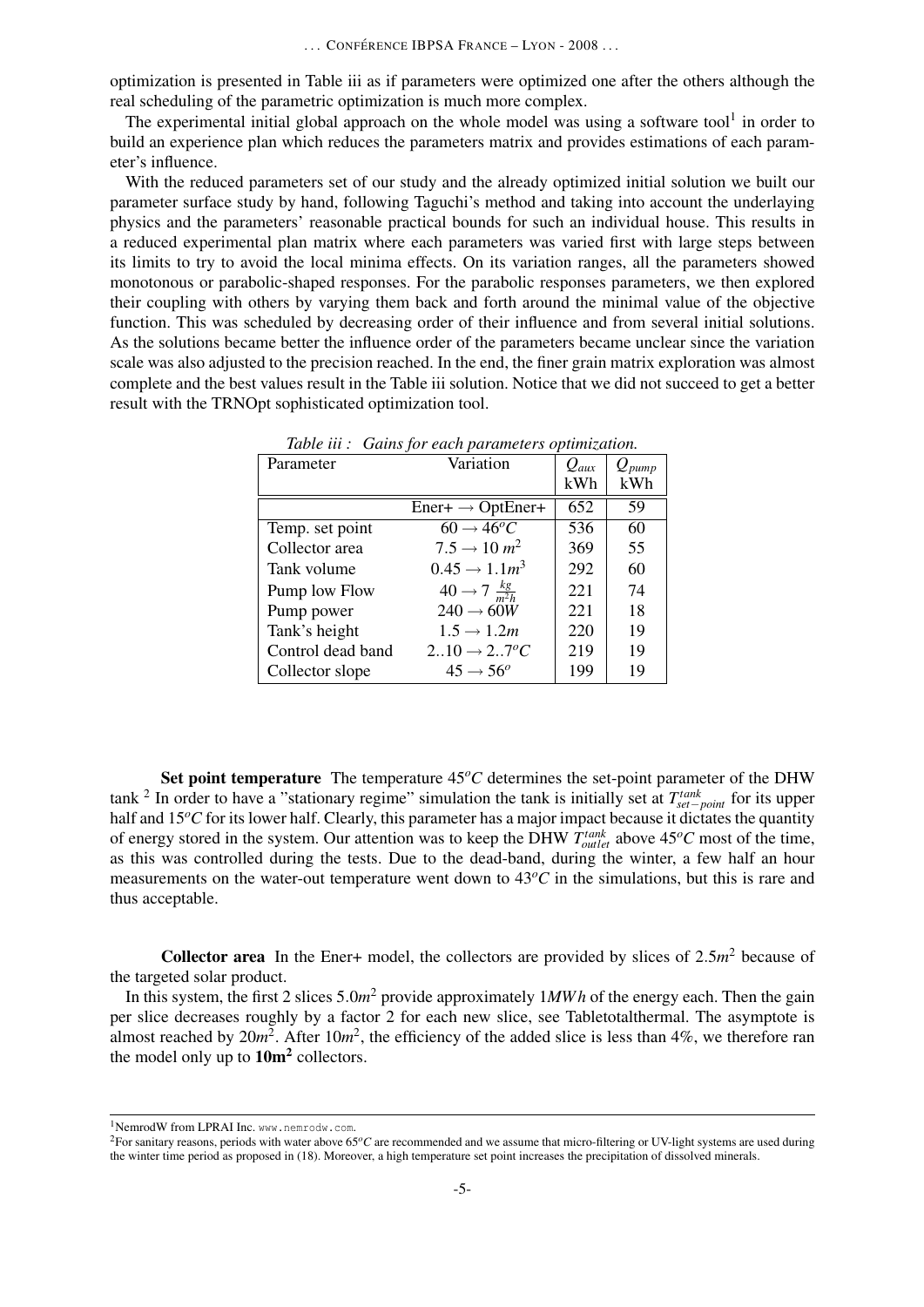### ... CONFÉRENCE IBPSA FRANCE – LYON - 2008 ...

| Model    | Area           | $Q_{aux}$   | $Q_{pump}$ | Solar |
|----------|----------------|-------------|------------|-------|
|          | m <sup>2</sup> | kWh         | kWh        | frac. |
| No solar | 0              | 3240+235    |            |       |
| Ener+    | 7.5            | $606 + 235$ | 57         | 74    |
| OptEner+ | 5              | 605         | 26         | 82    |
| OptEner+ | 7.5            | 341         | 21         | 90    |
| OptEner+ | 10             | 199         | 19         | 94    |

*Table iv : Total auxiliary energy with the different DWH systems (washers need* 235*kW h).*

Tank volume The best tank volume is linked to the collector area and load because stratification increases the thermal exchange efficiency and decreases the overall energy needed to serve the load from the upper tank. Furthermore the volume also dictates the amount of energy needed to raise the tank to service temperature. We saw that the best volume increases with the collector area, the optimization of the other parameters and the decrease of  $T_{set-point}^{tank}$ .

**Pump low flow** The literature proposes values about  $10 \frac{kg}{hm^2}$  for low flow while usual flow rates can be practically set to more than  $40kg/hm^2$ . Our best simulated value is even smaller at  $7kg/hm^2$ . Due to the slower heat transfer, the pump runs on longer periods and this slightly increases *Qaux*. However, the gain fully justifies the usage of low flow circulation pumps associated with anti-mixing systems in stratified tanks.

Pump power At low flow rates, the pump power can be decreased. In our model, the pump power is linearly liked to its consumption and the heat transfer coefficient to the fluid is very small at 0.05. Thus choosing a pump power adjusted to the flow rate lead to significant improvement. The initial Ener+ 240W pump was able to sustain 300*kg*/*h* while in OptEner+ the best low flow need is only 70*kg*/*h*. As the pump consumption represents 1/3 of the optimized auxiliary energy, the gain with an adjusted 60W circulator is 19 % against the initial one<sup>1</sup>.

Tank's node height Our tank model is a vertical cylinder divided in 15 horizontal slices of equal height, each being simulated as a homogenous temperature convection zone in a multi-layer approach. The tank has one inlet per zone in order to provide less mixing while entering water in the zone closest in temperature. For a given volume, the zone's height parameter governs the height and diameter of the tank and this influences the heat exchanges. The yearly gain of a 15 zones stratified tank was 75% over a fully mixed (1 zone) tank and 40% over a partially mixed (3 zones) tank. The optimization gave practical dimensions with  $H = 1.2m$  and  $D = 1.08m$  for the 1.1 $m<sup>3</sup>$  tank.

Pump Dead Band The pump dead-band value decides when the ∆*T* is enough to start circulating the fluid and also when it stops. As there is no loss in the circuit pipes with the model, it is not surprising to find the best low value at 0 for the best  $Q_{\text{aux}}$ . But running the heat transfer with a small  $\Delta T$ leads to a lot of circulation of water and thus over values *Qpump*. The best start up value is dictated by the heat exchange efficiency and the amount of energy that will be spent in the circulating pump. The best up value is smaller than the original one in order to fit with the low flow optimization. The gain against the initial value is small but reaches 7% when applied on less optimized values and such an optimization can be applied to any system.

Collector slope Due to the integration of the solar irradiation, with azimuth zero, the slope that provides the most irradiation per year is roughly equal to the latitude hence 45 degrees. But with large

<sup>&</sup>lt;sup>1</sup>For instance a Grunfos<sup>tm</sup> circulation pumps with electronic adjustment from 25 to 60W, giving up to 350 kg/h.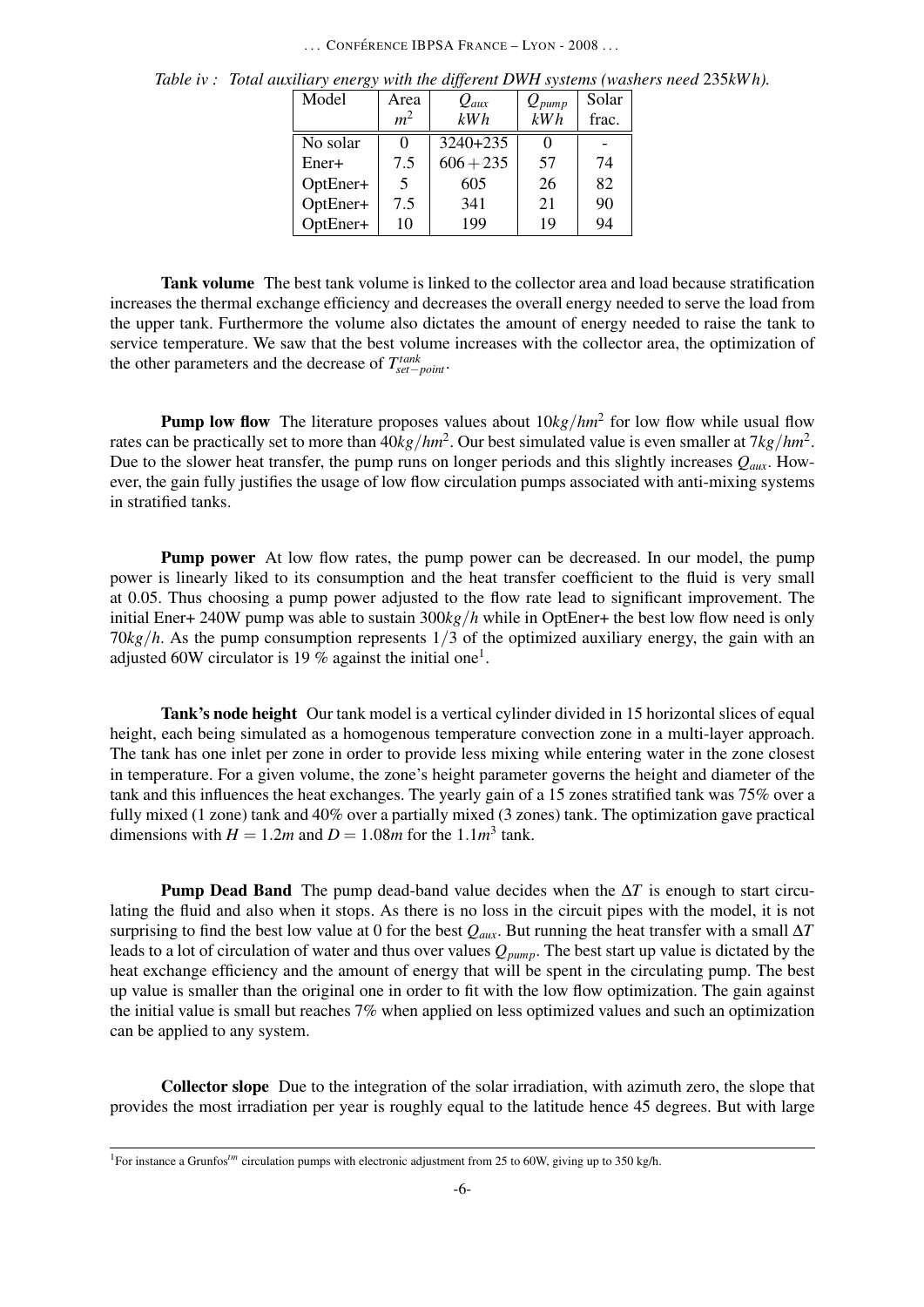collectors, regarding the DHW coverage aim, the summer sun will provide too much energy while winter will need more auxiliary. Thus, steeper slope should be better, the optimal being roughly latitude plus 10 degrees. We obtained the best performances for 56 degrees with the range [55−64] degrees staying within 0.5% of this optimal slope.

Control Trying to turn off the auxiliary heater may be of importance on non optimized systems, especially when the tank dead-band is narrow and the set point temperature higher than the DHW service temperature. As the system is being kept close to the DHW service temperature, it cannot tolerate to be switched off. For instance, with 3 hours off during the night, several measurements present a small amount of time where  $T_{\text{tank}}^{\text{outlet}}$  is below  $40^{\circ}C$  which is unacceptable compared to the comfort level we sustained until now on the DHW. Thus, this optimization can not be used because it does not guarantee the targeted comfort.

#### 5. BEST THERMAL VS. PV AREA

We assume the inverter is tracking the maximum power point in any situation. The parametric study shows that the best slope for a PV collector at our location is 33 degrees. With the optimal slope, the gain against Ener+ model is up to 30% with monocristalline Si, see Table v.

| Model     | Area           | Product. | Net elec. |
|-----------|----------------|----------|-----------|
|           | $m^2(slope^o)$ | kWh      | for grid  |
| Ener+     | 51.5(45)       | 7099     | 2156      |
| OptEner+p | 54(33)         | 7553     | 2877      |
| OptEner+m | 54(33)         | 9285     | 4609      |

*Table v : Total PV systems production for the solar roof.*

With thermal collectors, the impact of the first  $m^2$  is huge but then the contribution decreases rapidly as described in section 4. On the contrary, each PV  $m<sup>2</sup>$  always brings the same amount of energy. Hence, the cross-point, when an added thermal surface provides less energy than the similar added PV surface, appears to be at 5*m* 2 .

### 6. CONCLUSION

The optimisation of the SDHW and PV subsystems in the Ener+ house with this sensitivity analysis tracked auxiliary energy reduction. Even if the project is based on a specific building, location and energy performance parameters, potentially this study has a larger scope. The dynamic models used in this study have the ability to be applied to other locations and other scenarios. Building parameters such as U-values, solar gain, orientation and size can be adjusted. Energy load and thermal comfort, along with auxiliary system component energy use can be modified. Therefore, it is fully feasible to adapt this sensitivity analysis to other target building data.

Moreover, this simulation work shows that the parametric optimization of energy in buildings can lead to large improvements on the energy consumption and production for given architectural characteristics. For instance, with 10*m* <sup>2</sup> of thermal collectors in the OptEner+ design, the total auxiliary energy for DHW is less than 218kWh per year, i.e. less than the production of  $2m^2$  of PV panels.

Our overall best OptEner+ design has 5*m* <sup>2</sup> of thermal collectors and needs less auxiliary energy input for DHW than the Ener+ initial model with  $7.5m^2$ , and this, with the washers hot water needs fulfilled by the DHW system. This allows for a greater PV surface and a larger positive annual production of energy especially with monocristalline PV at optimal slope. With that OptEner+m the PV electricity production is more than doubled with up to 4609*kW h* potentially sold to the grid after deduction of all the electrical consumptions. Associated with the financial levy of PV electricity production, such efficient SDHW and PV optimizations also reduce the return on investment in the renewable energy systems.